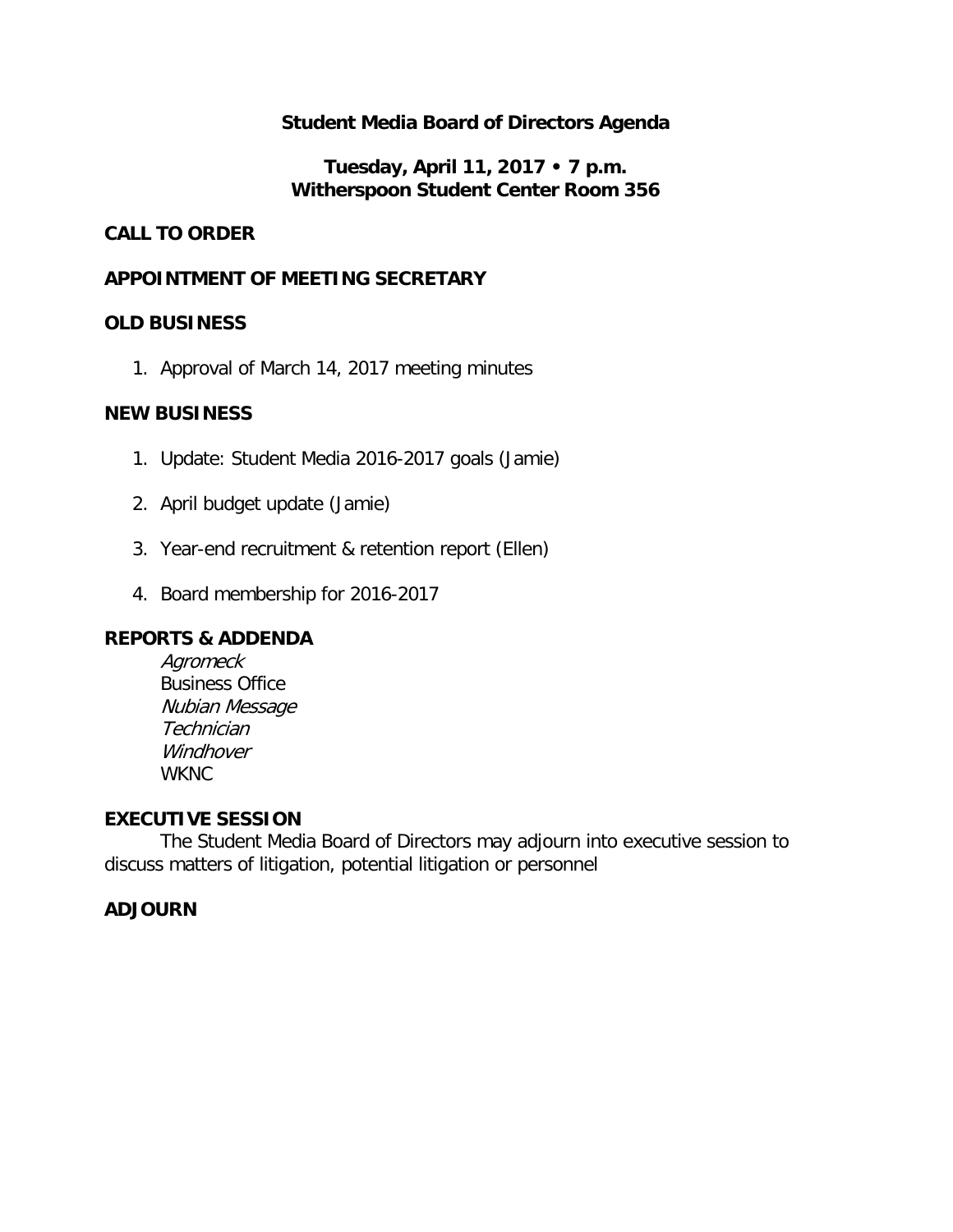## N.C. State Student Media Board of Directors **N.C. State Student Media Board of Directors<br>March 2017 meeting minutes<br>Tuesday, March 14, 2017 • 7 p.m.<br>Room 356 Witherspoon Student Center**

### Tuesday, March 14, 2017 • 7 p.m.

 Present: Justin Hall, Missy Furman, Jackie Gonzalez, Laasya Vilimiri, Dante Genua, Robbie Williams, Dean Phillips, Tania Allen, Rachel Smith, Amanda Pearlswig, Stephanie Tate, Mary McPhatter, Emily Ehling, Patrick Neal

Absent: Chloe Anderson, Meghan Glova, Josh Hyatt, Nikita Chintalapudi

 Others present: Jamie Lynn Gilbert, Martha Collins, Ellen Meder, Krystal Baker, C Phillips, Aditi Dholakia, Jonathan Carter, Anna Long, Anahzsa Jones, Keilah Davis, Deja Richards, Kai Anthony, Jamie Halla, Molly Donovan, Kenton Gibbs, Isaac Tolbert, Daniel Lacy, Kelly McNeil, Sara Darwish, Nick Sinopoli and Charlotte Rogus.

### **CALL TO ORDER & ELECTION OF MEETING SECRETARY**

 Board vice-chair Rachel Smith called the meeting to order and established a quorum at 7:12 p.m., as board chair Jackie Gonzalez was delayed en route to the meeting. Justin Hall volunteered to serve as the meeting's recording secretary.

### **PROPOSED CHANGE TO CONFLICT-OF-INTEREST POLICY**

 Patrick Neal said all four advisory boards had had a chance to discuss proposed changes to Student Media's conflict-of-interest policy. He said all four boards had recommended that the full board make no further changes to the language adopted at the October 2016 meeting.

### **APPROVAL OF JANUARY 2017 MEETING MINUTES**

 Robbie Williams motioned to approve the minutes from the January 10, 2017 meeting, with Dean Phillips seconding the motion; the board approved them unanimously. (Those minutes were included with the meeting packet and are incorporated herein by reference.)

### **RECOMMENDATIONS FROM ADVISORY BOARDS FOR 2017-2018 STUDENT LEADERS**

- •On behalf of the Annual Publications Advisory Board, Amanda Pearlswig recommended that the full board waive the two-semester requirement for C Phillips and hire them as the 2017-2018 Windhover editor. Dean made a motion to waive the two-semester requirement, and Missy Furman seconded it; it passed unanimously. Amanda moved that the full board name C the editor of *Windhover*, which was seconded by Laasya Vilimiri. That motion also passed unanimously.  $\bullet$
- •Amanda said the Annual Publications Advisory Board also recommended the hiring of Anna Long as the 2017-2018 Agromeck editor in chief. She said the board further recommended that Anna immediately begin working with the adviser to define critical supporting leadership roles and begin active recruitment, work with the adviser and current EIC to coordinate one-on-one training sessions in InDesign and AP style, and immediately begin taking some writing assignments. The advisory board also recommended that she take some journalism classes if at all possible. Laasya made a motion to accept the advisory board's recommendation and name Anna editor of the yearbook for next year, and Tania Allen seconded the motion. The board voted unanimously to approve it.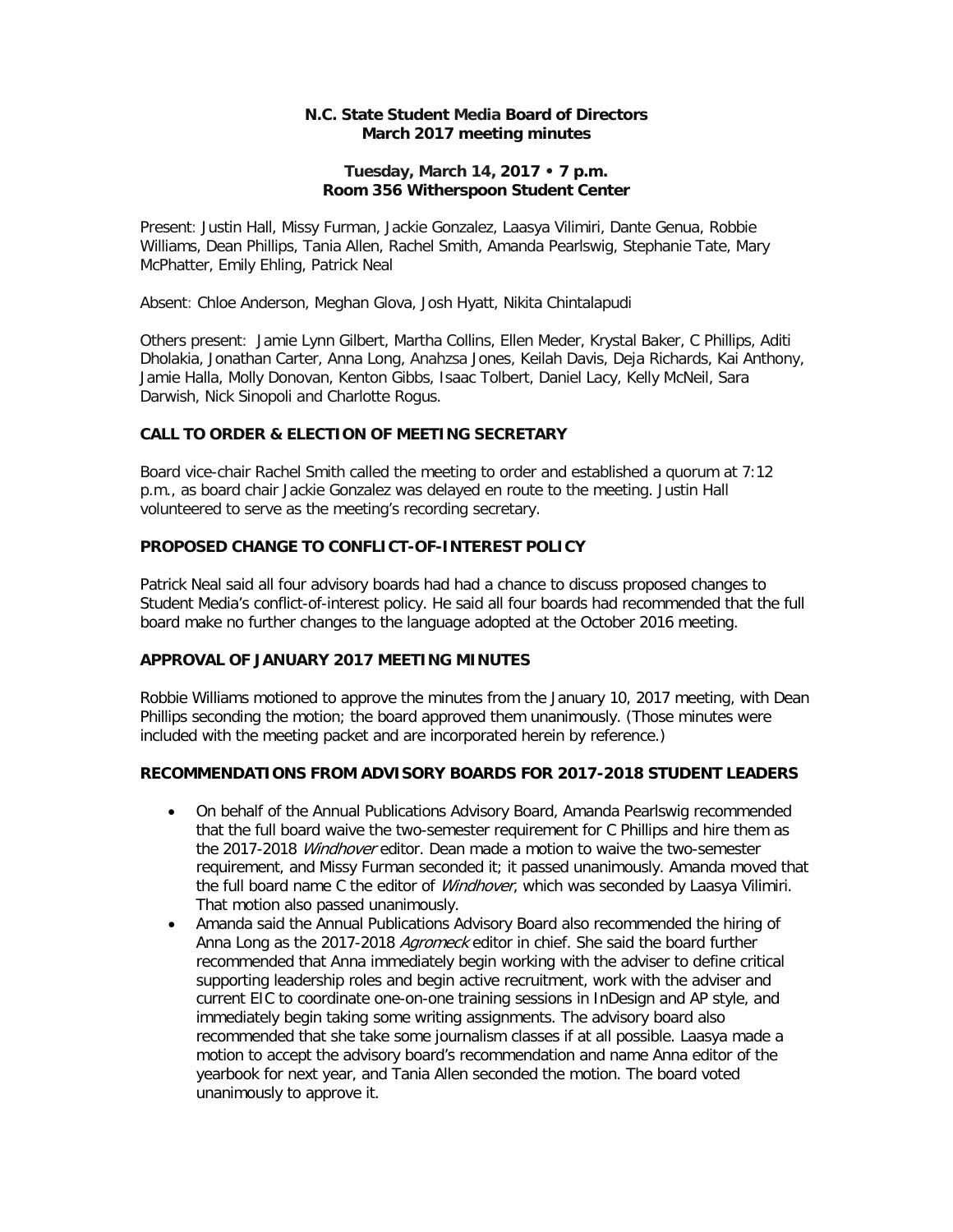- •On behalf of the Business Office Advisory Board, Laasya recommended that the board hire Deja Richards as manager of the Student Business & Marketing Office for 2017 2018. Robbie made a motion to that effect, and Dean seconded it. The board unanimously approved.
- •On behalf of the Broadcast Advisory Board, Emily Ehling recommended that Jamie Halla be named general manager of WKNC for 2017-2018 on the condition that he discontinue WKNC's involvement with the Local Band Local Beer concert series. Dean made a motion to accept the advisory board's recommendation, which was seconded by Robbie. The full board's vote was unanimously in favor.
- •On behalf of the Newspapers Advisory Board, Ellen Meder said that the board recommended Anahzsa Jones be named editor in chief of the Nubian Message for 2017- 2018. Tania moved to accept that recommendation, with Missy seconding the motion. The board unanimously approved.

### **INTERVIEW, SELECTION OF 2017-2018** TECHNICIAN **EDITOR IN CHIEF**

 Ellen reported that the Newspapers Advisory Board had been unable to decide on one applicant to recommend for the *Technician's* EIC position. She said that the advisory board had decided to forward the names of two finalists – Kai Anthony and Jonathan Carter – to the full board and let the full board decide who should be named to the post for 2017-2018.

 To that end, both candidates were given three minutes to introduce themselves to the board, and the board had a 20-minute question-and-answer period with each candidate. (Voting members of the board were provided copies of both candidates' application packages prior to the meeting, and hard copies of those applications were available at the meeting itself.) Topic areas included each candidate's vision for the paper, areas of strength and weakness (both for the publication and the applicants), staff training, dealing with complaints and criticism, and staff disciplinary policies, among others.

 After both candidates' interviews, Robbie made a motion for the full board to go into executive session to discuss the candidates; Dean seconded the motion, which passed unanimously.

 After almost an hour of discussion in executive session, Stephanie Tate made a motion to go back into open session at 8:52 p.m. Dean seconded the motion, which was unanimously approved.

 The board chair then entertained a motion that Jonathan Carter be named editor in chief of Technician for 2017-2018. The final vote was 5-2 in favor of the motion, with one abstention. Justin, Missy, Robbie, Laasya and Dante Genua all voted for the motion. Dean and Jackie voted against it. Tania abstained.

### **MARCH BUDGET UPDATE**

 Jamie Lynn Gilbert presented the March budget update, which was included in the meeting packet and is incorporated into these minutes by reference. Items of note included the following:

- Agromeck has now met its non-fee income goal of \$26,200, but mostly because an \$8,200 payment meant for FY1516 was deposited this fiscal year. Our Agromeck sales rep also sold \$15,000 instead of the budgeted \$12,000.
- Nubian Message's non-fee income is now at \$3,600, which is \$1,400 above its goal of \$2,200; much of that is attributable to the Nubian's share of orientation magazine profits. Having a non-fee income goal of between \$1,000 and \$2,000 for Nubian Message has fluctuated over the years and this shows that the business office can sell Nubian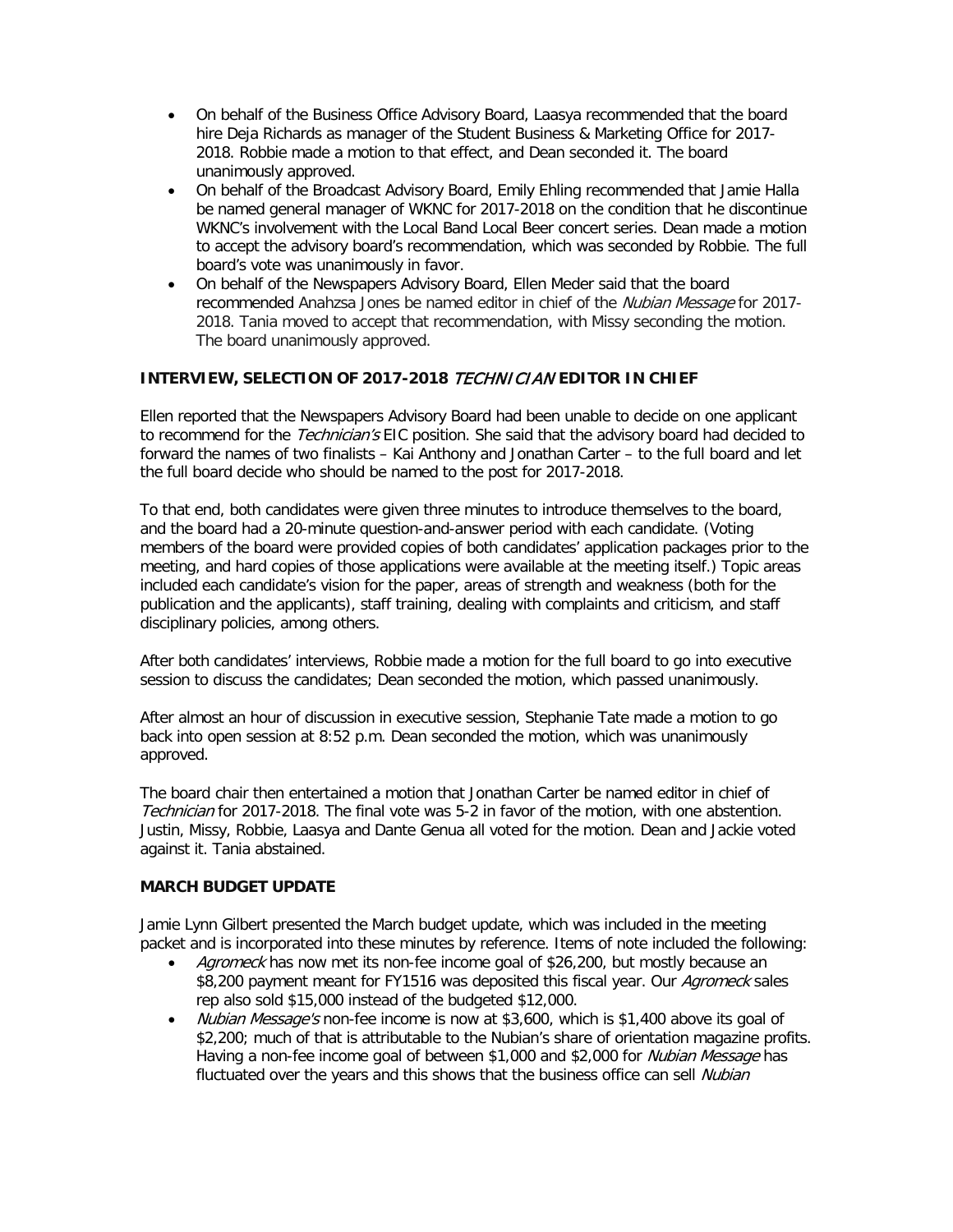advertising. A \$1,000 advertising goal is included in the 2017-2018 budget and is entirely feasible, she said.

• Technician's non-fee income actually went down from last month, from \$103,000 to \$89,000. That's because the \$15,000 payment for *Agromeck* and \$3,000 for WKNC were moved over to the proper accounts. Student Media has just one point-of-sale credit card machine, so everything charges to *Technician* and then the money has to be moved to the correct account.

### **2017-2018 BUDGET UPDATE**

 Patrick updated the board on the 2017-2018 budget submitted to the University on behalf of Student Media. (The summary page for the budget was included in the meeting package, and is made part of these minutes by reference.) He said that the biggest change for the coming year and beyond would be in senior staff pay rates, as the budget included funding to bring all senior staff positions up to an equivalent of \$8 per hour. He said that the original plan was to phase in the compensation increase over two years, but he said it was possible to do the entire increase a year early by changing and extending the schedule for planned upgrades for WKNC's studios from two years to three. He said the only other change that might noticeably affect operations was a reduction in Windhover's print budget from about \$14,000 to \$10,000 per year. He said that this year's bid process showed that to be a reasonable budget, adding that Windhover could augment its print budget with self-generated funds if it chose to do so moving forward. Finally, he noted that Student Media's reserve requirement had changed from 25% of all salaries (full-and part-time) to 25% of all full-time salaries.

In response to a question about magazine revenues - specifically the fairness of Technician receiving all proceeds from them despite the Business Office doing all the work involved – Patrick said the board would soon need to decide whether the magazine should remain as an entity under *Technician* or whether it would be better to make it an independent entity with its own staff and budget. If the board chose the latter path, he said, it would mean changing Student Media's constitution through a vote by the student body.

### **REPORTS**

 Written reports submitted prior to March 9 were included in the meeting package and are made part of these minutes by reference. Written reports distributed at the meeting are attached here.

### **ADJOURN**

The meeting was adjourned at 9:20 p.m.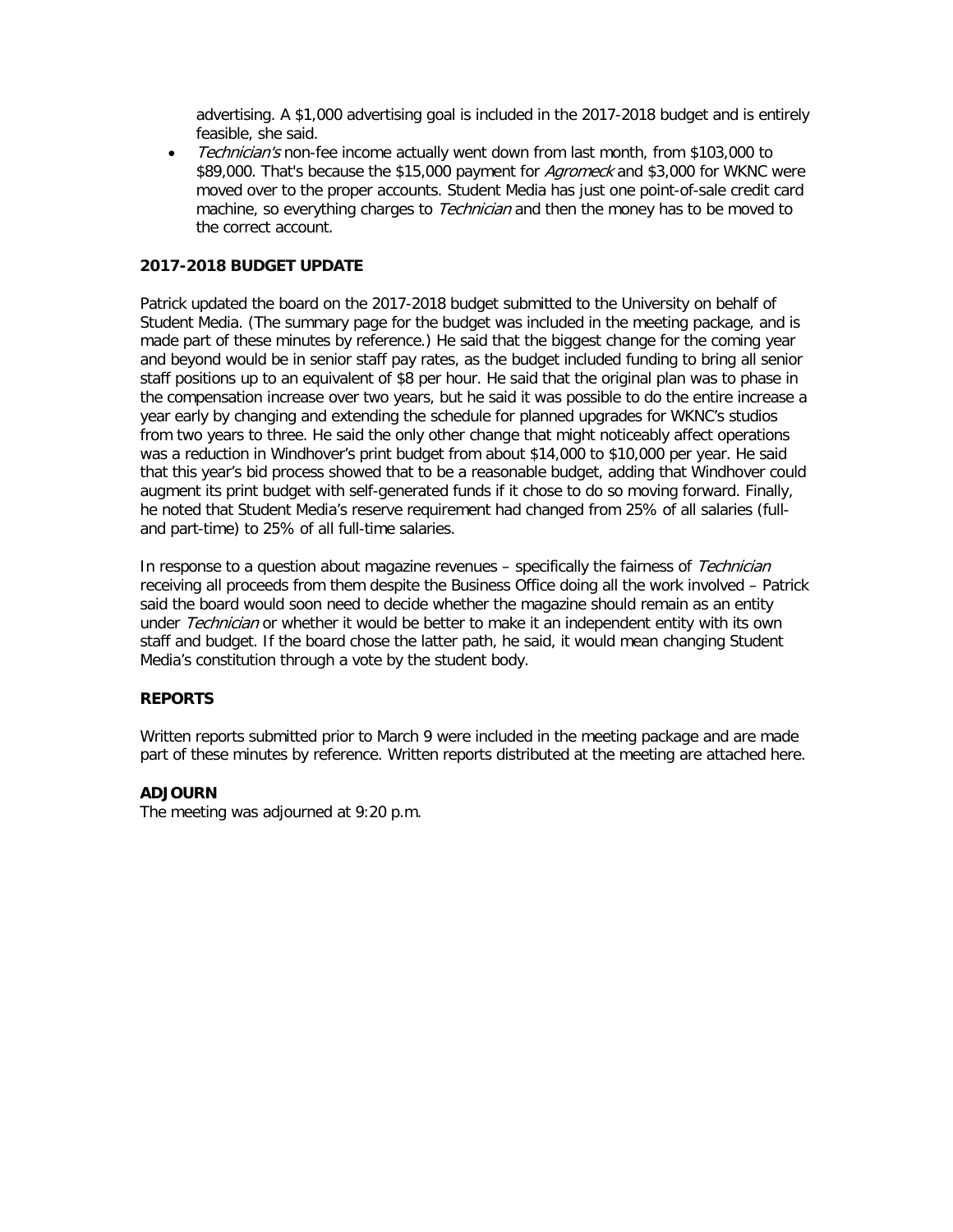## **NC STATE**  MEDIA

# STUDENT Goals 2016-2017

## Training and Transitions

**IN GENERAL:** Student Media staff will be knowledgeable of current journalism, broadcasting and marketing practices in print, audio, video and online. To accomplish this, initial and ongoing training must be an integral part of each staff. *This aligns with the University's strategic plan of enhancing the success of our students through educational innovation by provide high-impact educational experiences for undergraduates.* 

- **RESOURCE GATHERING** In-house and external training materials will be published on the Student Media training website (studentmedia.ncsu.edu/web/smatraining). This will include media-specific skills and broader leadership training resources.
	- •Associate Director Jamie Lynn Gilbert continues to publish in-house training materials on the Student Media training website and provides periodic updates to external training materials.
- **TRAINING MANUALS** Staff manuals for Nubian Message, Technician, WKNC, the business office and the photography staff will be updated to reflect new practices and posted to the Student Media training website. Each adviser, with input from the editor/manager, will be responsible for updating the training manual. The Student Media styleguide will also be updated at least biennially and published online.
	- •Associate Director Jamie Lynn Gilbert and WKNC General Manager Emily Ehling made extensive revisions to the WKNC training manual in August 2016. It was previously updated in 2013.
	- •Photography Graduate Assistant Luis Zapata made extensive revisions to the Student Media photography staff training manual, completed in August 2016. It was previously updated in 2005.
	- •Editorial Adviser Ellen Meder led efforts to update the Student Media styleguide, completed in August 2016. It was previously updated in 2014.
	- •Meder, with help from Technician editor Rachel Smith, overhauled the Technician staff manual in August 2016. It had not received a full update since 2009, and was updated additionally throughout the academic year.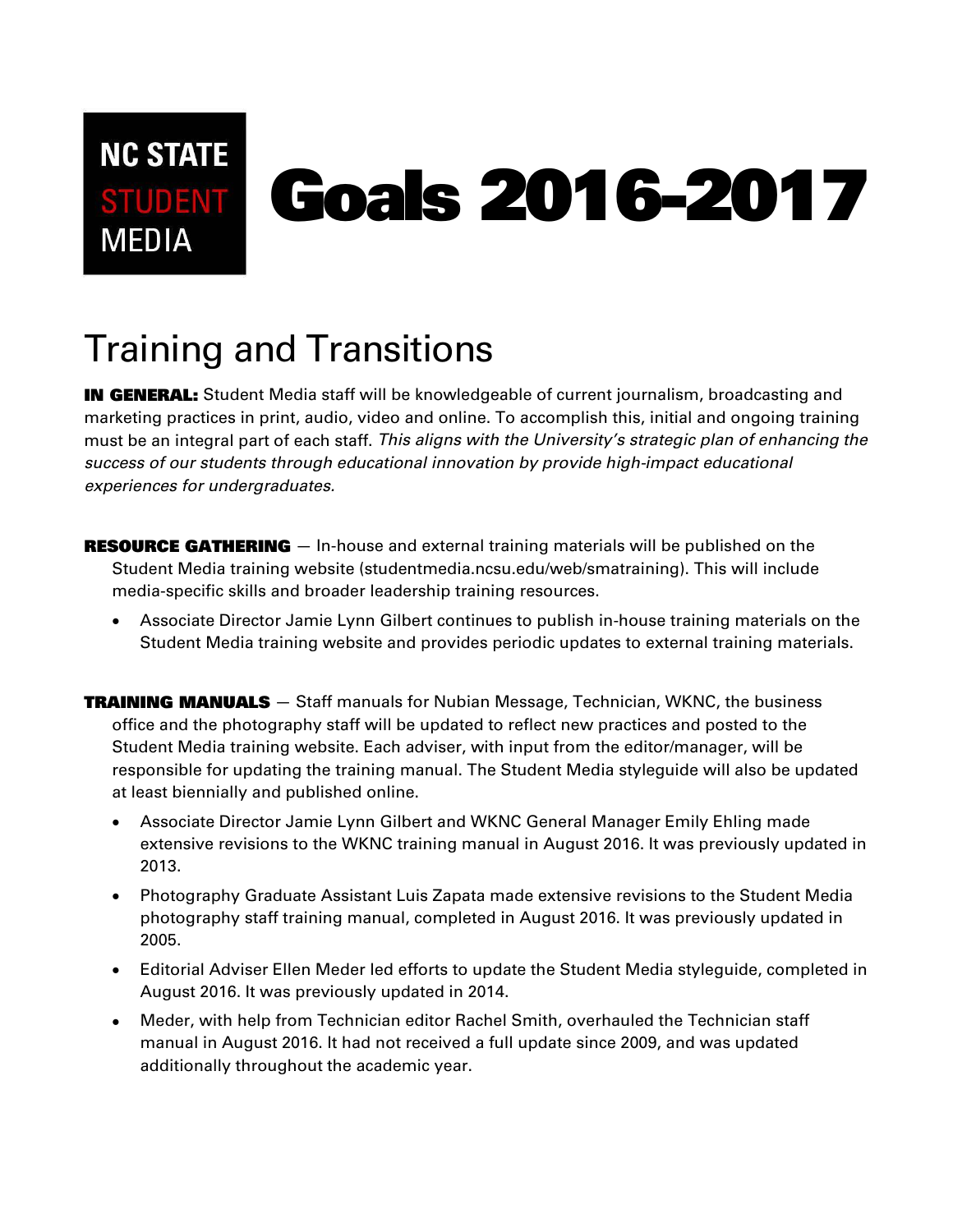- **TRAINING CALENDAR** Dates and topics for all regularly scheduled trainings will be posted to Student Media's Google calendar.
	- ●Newspaper trainings and WKNC DJ trainings are added to the calendar each semester.
- **CONVENTION ATTENDANCE** Both student leaders and professional staff will attend regional and national conventions to cultivate a culture of learning. This will include but is not limited to conventions sponsored by the Associated Collegiate Press, College Broadcasters Inc., College Media Association, College Media Business and Advertising Managers, North Carolina College Media Association, Society for Collegiate Journalists, and Southern University Newspapers. Following each convention, attendees will either provide written summaries to be published on the Student Media training website or prepare a staff training session.
	- Technician editor Rachel Smith and Nubian Message editor Stephanie Tate attended the Management Seminar for College News Editors in Athens, Georgia in July.
	- Six WKNC students and two members of the professional staff attended the National Student Electronic Media Convention in Philadelphia in October. Students Emily Ehling, Kaanchee Gandhi and Yvonne Chazal, along with adviser Jamie Lynn Gilbert and IT Manager Doug Flowers, led a total of six convention sessions. Ehling and Gandhi received Undergraduate Research Travel Grants to cover their expenses. Chazal used money from her Caldwell Fellowship to pay part of her travel costs. A full convention summary was posted to the Student Media website in November 2016 and Ehling made a report to the Student Media Board of Directors.
	- in Washington, D.C. in October. Students Inez Nicholson, Stephanie Tate and Molly Donovan shared with the Student Media Board in November and at staff meetings. ● One Windhover, two Agromeck, two Nubian Message and four Technician and students, along with three professional staff members, attended the National College Media Convention and adviser Martha Collins led a total of three convention sessions. Nicholson received an Undergraduate Research Travel Grants to cover her expenses. A convention summary was
	- ●Two Society for Collegiate Journalists students and their adviser attended the SCJ Biennium Conference in Atlanta in October. A convention summary was shared with the Student Media Board of Directors.
	- ●Three business office students and their adviser attended the College Media Business and Advertising Managers convention in Dallas in March.
- **RETREATS** Agromeck leaders will attend a retreat each summer to focus on book planning, leadership development and team building. Agromeck, Technician and Nubian Message leaders will attend a training retreat at the beginning of the fall and spring semesters to focus on planning for the semester, leadership development and team building. Retreats will also be held for Technician and WKNC senior staff and the business office staff.
	- Agromeck held its annual off-campus retreat in May.
	- Technician held a senior staff retreat in August.
	- Technician, Agromeck and Nubian Message held an on-campus day-long training/retreat in September.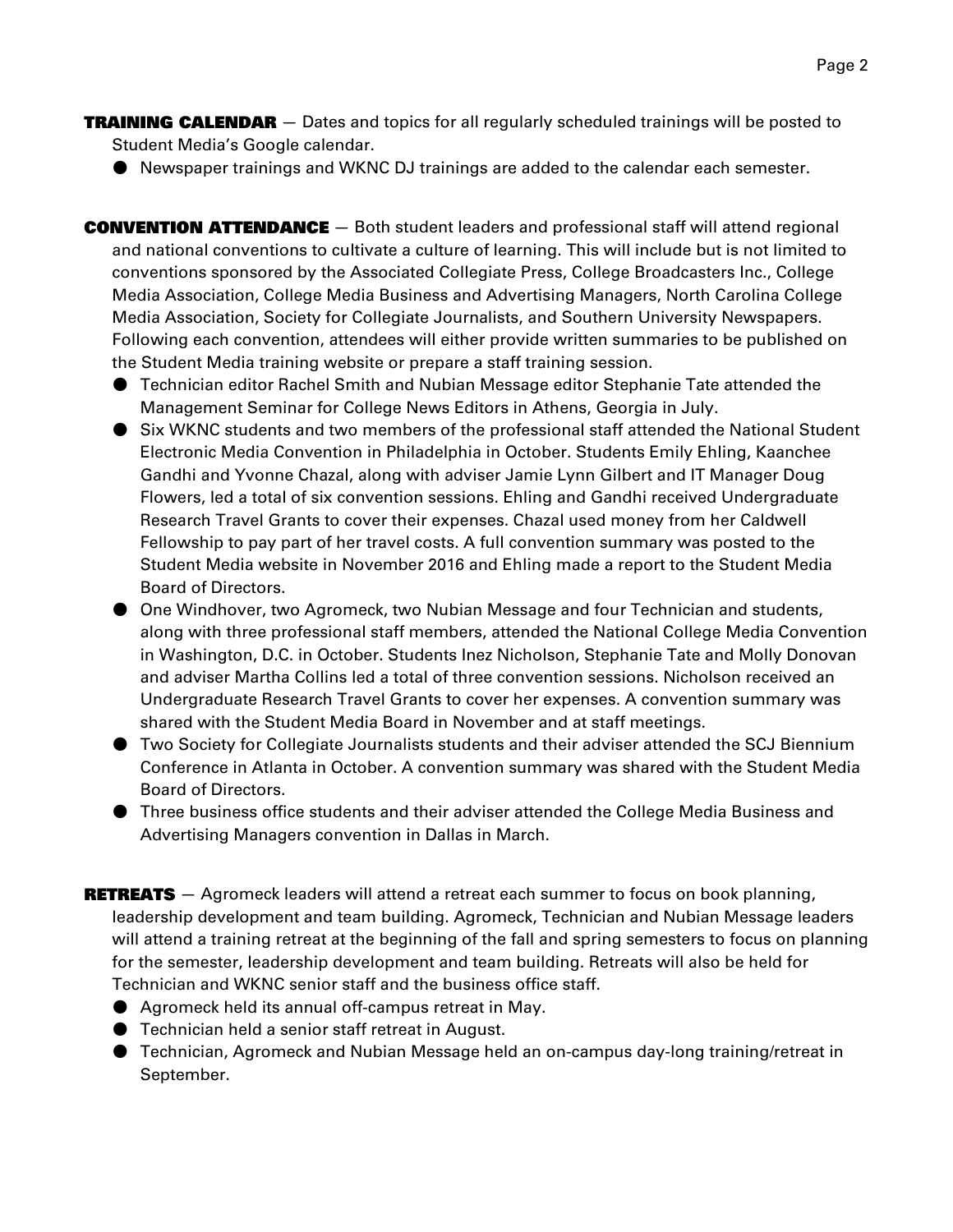- **ONE-ON-ONE MEETINGS** Each top editor/manager will have a regularly scheduled weekly meeting with the adviser to identify any training needs and report progress for the group. Once the next year's editor/manager is selected, the editor/manager will begin attending the weekly meetings to focus on transitioning to the new year.
	- Each group met regularly with its adviser throughout the semester, either formally or informally.

## Branding

**IN GENERAL:** Student Media, as a department and as individual media outlets, will begin developing a comprehensive brand strategy to increase awareness of its operations on campus and in the community. *This aligns with the Division of Academic and Student Affairs strategic plan to develop and steward resources for organizational excellence by developing a comprehensive and robust communications capacity to inform, educate, and engage stakeholders.* 

- **SOCIAL MEDIA STRATEGIES** Agromeck, Nubian Message, Technician, and Windhover will each devise a social media strategy to guide content and interaction across social media platforms. WKNC will update its social media strategy at least once per year.
	- WKNC updated its social media strategy and published it online in July 2017. Associate Director Jamie Lynn Gilbert and WKNC General Manager Emily Ehling also presented the social media strategy at College Broadcasters, Inc.'s National Student Electronic Media Convention in October.
	- Agromeck Digital Content Specialist Meredith Wynn completed Agromeck's social media strategy in spring 2017.
	- Technician Social Media Manager Kai McNeil created a social media strategy document in October 2016.
	- Nubian Message and Windhover did not complete a formal social media strategy.

 AUDIENCE INFORMATION — Student Media will work with the DASA Office of Assessment to develop a comprehensive survey of student media awareness on campus.

- Due to turnover in the DASA Office of Assessment, this goal was not completed.
- **CROSS PROMOTION** All media will make better use of Technician and Nubian Message house ads and WKNC public service announcements to cross-promote their services and events.
	- Technician and Nubian Message ran house ads for WKNC's DJ interest meetings, Fridays on the Lawn and Double Barrel Benefit 14.
	- ●WKNC ran public service announcements for Windhover recruitment, submissions and events, along with Technician and Nubian Message interest meetings.
	- Technician ran a house ad for SCJ's screening of "Spotlight" during Sunshine Week.
	- Technician ran house ads for Agromeck book sales.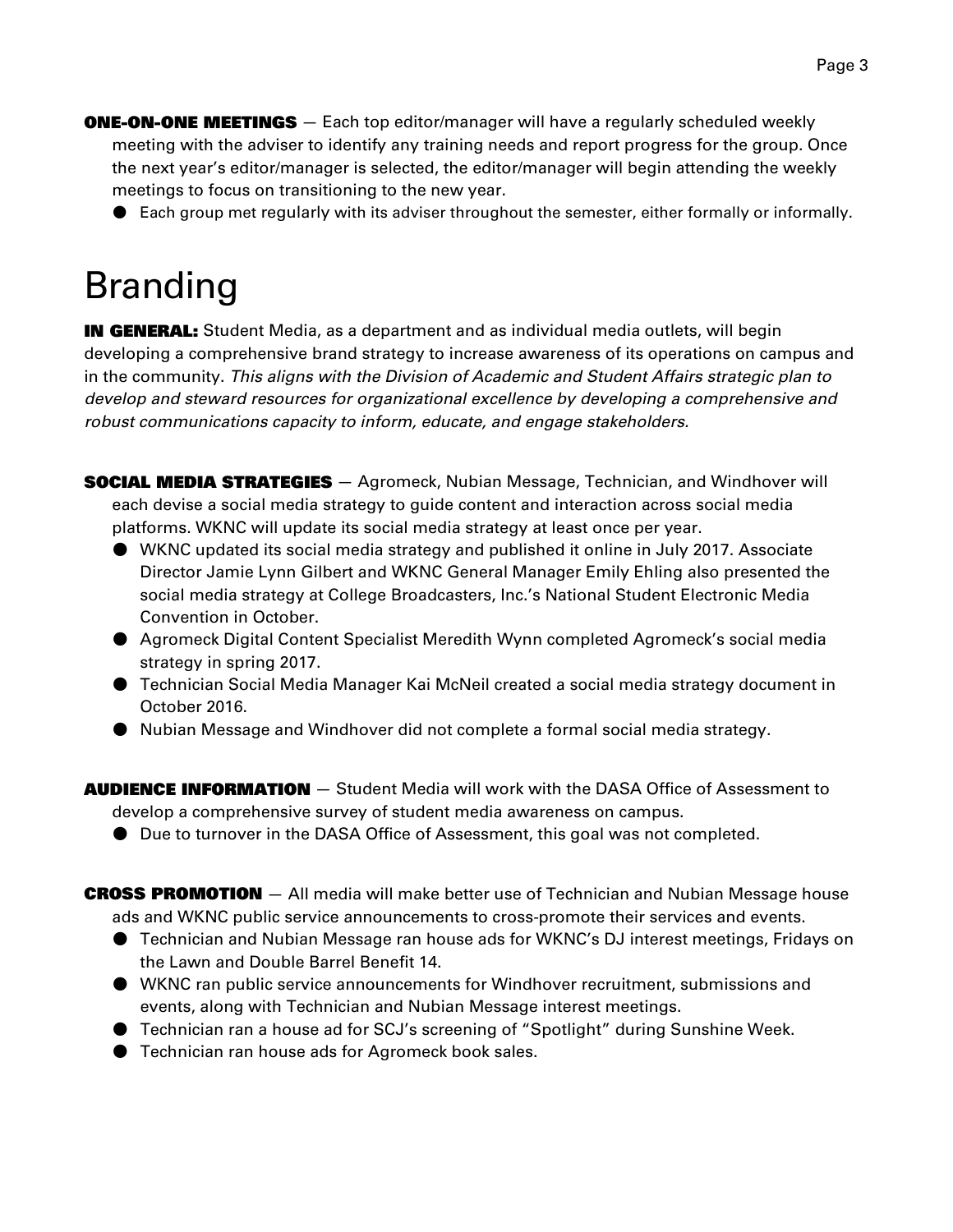**PROMOTIONAL ITEMS** — The department and individual media will maintain a budget line item for promotional items to use for branding and recruitment.

- Student Media purchased a new table skirt and Near NC State long-sleeved T-shirts.
- WKNC purchased T-shirts, sweatshirts, hats, stickers, temporary tattoos, koozies, bottle openers and pens.
- Agromeck purchased pens, stickers and note pads.
- Technician purchased pens and plastic cups as well as button-making supplies.
- Nubian Message purchased pens, T-shirts to sell and button-making supplies.

**STRATEGIC PARTNERSHIPS** - All media will continue to pursue promotional partnerships with on-campus departments and off-campus entities to increase brand awareness.

- ●Members of the Alumni Association and seniors who had their senior portrait taken were able to purchase a discounted Agromeck.
- Windhover hosted its release party at Artspace. DJs from WKNC provided music.
- ●WKNC partnered with the Fish Market Student Art gallery to DJ for its monthly First Friday art showcase.
- WKNC collaborated with WXYC at University of North Carolina-Chapel Hill, Wolftrax Music Group and music promotion company Team Clermont to host a Hopscotch Music Festival day party.
- WKNC partnered with Lyft to offer a WKNC-specific Lyft code with new user bonuses paid to WKNC.
- ●WKNC had a presence at or otherwise sponsored Artsplosure, Moogfest, Art of Cool Festival, Bonnaroo, Wrecking Ball, Groove in the Garden, Shakori Hills, Redress Raleigh Fashion Show, the UAB Target Run during Wolfpack Welcome Week, Hopscotch Music Festival, First Night Raleigh, Manifest Music Festival, South by Southwest, NC State Live and Live and Local's Spring Fest.

ALUMNI OUTREACH - The Marketing Coordinator will initiate formal and informal alumni outreach efforts, including the alumni database, LinkedIn groups and a quarterly alumni newsletter.

- ●WKNC's Alumni group on LinkedIn has 271 members in April 2017. Settings on the group were changed to facilitate growth. There is also an alumni group for the Student Media Business Office.
- ●WKNC maintains a private Facebook group for current and former staff members with 255 members in April 2017. An alumnus also started a public "alumni and friends" Facebook group with 164 members in April 2017.
- ●The Student Media alumni database, published on the Student Media website, has 233 entries in April 2017.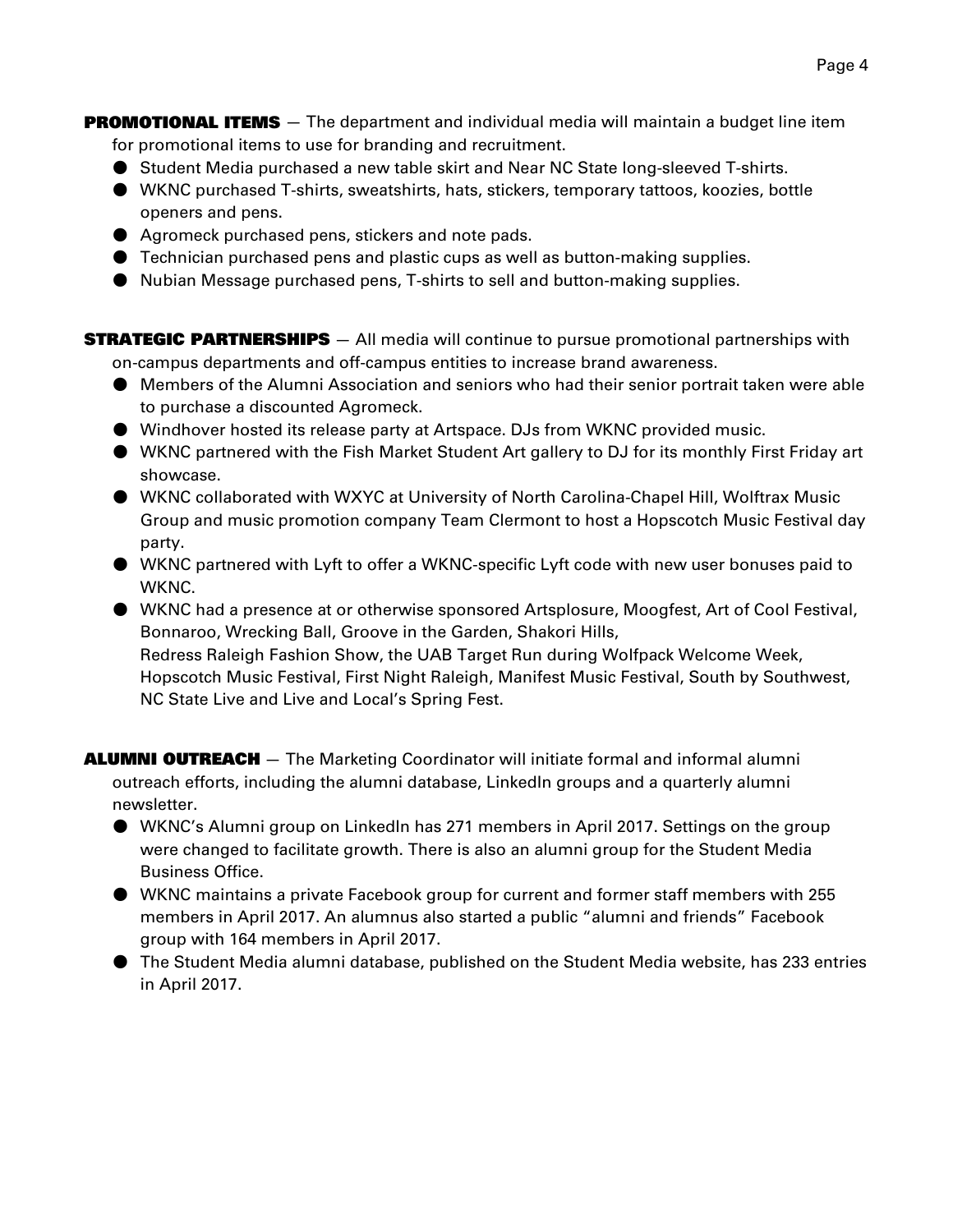## Cultural Literacy

**IN GENERAL:** Student Media staff will demonstrate a higher level of cultural literacy and competence. *This aligns with the University's strategic plan to enhance organizational excellence by creating a culture of constant improvement by encouraging diversity and inclusion.* 

- **DIVERSITY IN RECRUITMENT** Demographic information will be collected on all student volunteers and staff. Data will be analyzed in aggregate To begin formal diversity recruitment efforts, Student Media will revise its hiring packages to include a supplemental demographic information sheet to gather information on which groups are represented - and not represented among the Student Media staff. Once hiring is complete in the fall semester, the information will be analyzed to determine where efforts need to be concentrated.
	- Hiring paperwork was updated again in summer 2016 to capture additional demographic information about the Student Media staff. Students identifying as white or Caucasian (71 percent), black or African-American (10 percent) and Asian-American (15 percent) are all overrepresented in Student Media compared to their enrollment rates at the University. International students, however, are vastly underrepresented. Only six international students worked with Student Media in 2016-2017.
	- ●The staff's female representation has increased slightly from 2015-2016, with 54 percent identifying as female/woman and 44 percent identifying as male/man. Fall 2016 enrollment reports from the Office of Institutional Research and Planning show the student population is 55 percent male, so females are over-represented in Student Media. Two percent of students identify as genderqueer or non-binary. This was not an option on the university's Personal Information Form (PIF), which was used last year to collect information, so this is the first time a non-binary gender has been recorded.
- DIVERSITY IN CONTENT AND COVERAGE Agromeck, Nubian Message, Technician, and Technician, and Spanish-language music programming on WKNC. WKNC staff will be encouraged to include coverage of diverse communities and ideas in their media. This will include the continuation of Bienvenidos, a Spanish-language section of
	- Technician continued to publish the Bienvenidos Spanish-language section during the fall and spring semesters.
	- "Canto de Lobos" continued to air Spanish music Sundays from 3-4 p.m. on WKNC. "Geet Bazaar" also continued to air South Asian music Sundays from 10 a.m.-12 p.m.
	- A new program focused on female and gender non-binary musicians, "No Dudes Pwr Hr," debuted in fall 2016.
	- Agromeck included spreads on multi-cultural celebrations (Holi, Powwow, and Pan-Afrikan Week), international students, Black History Month, HB2, the annual Moral March, the GroupMe screenshot controversy and the Racial Climate Town Hall, the Women's March (both Raleigh and Washington), and featured student profiles from eight of the University's 11 undergraduate colleges. The continuing coverage section of the monthly news spreads provided timely updates on HB2 specifically.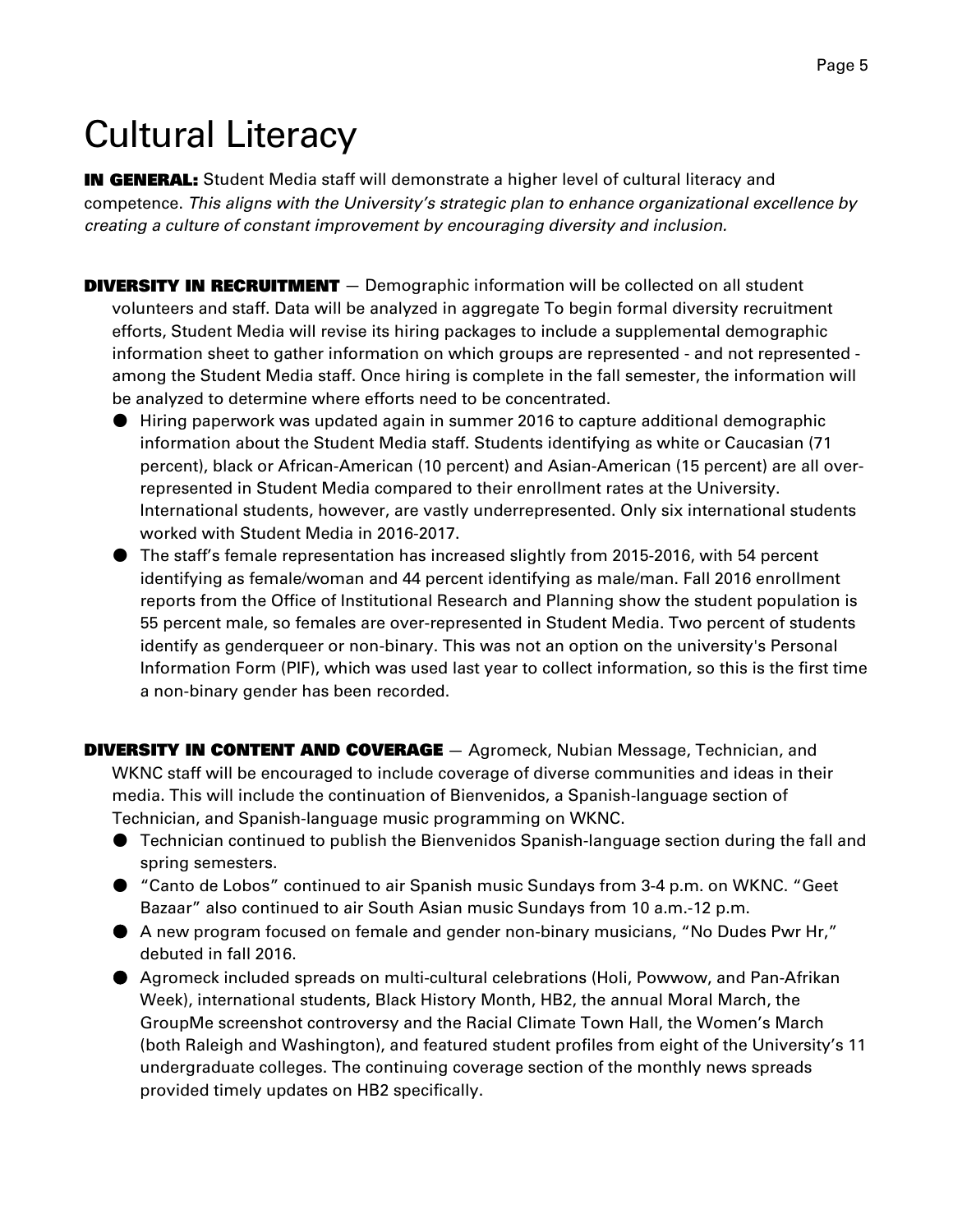- ●WKNC's Double Barrel Benefit 14 featured performers representing diversity among race, gender identity and sexual orientation along with diversity in the genres of music presented.
- **DIVERSITY IN TRAINING** Representatives from the Office for Institutional Equity and Diversity, Multicultural Student Affairs , the GLBT Center, the Women's Center and other groups as needed will be asked to provide training for media staff.
	- ●Technician senior staff benefited from a training and discussion session with Andy DeRoin of the GLBT Center during their August retreat. They also engaged in training and discussion with Editorial Adviser Ellen Meder on topics of bias, privilege and critical thinking.
	- Agromeck, Nubian Message and Technician staffers participated in an Identity Compass activity and discussion of cultural competency with Assistant Vice Provost for Student Diversity Dr. Tracey Ray and Assistant Director for Native American Student Affairs Brittany Hunt.
- **EQUAL OPPORTUNITY INSTITUTE** Each professional staff member will participate in at least one Equal Opportunity Institute or similar training and share information with the staff at regular meetings.
	- Director Patrick Neal completed the 2016-2017 Equal Opportunity Institute with a focus on international students.
	- Associate Director Jamie Lynn Gilbert continued in the Equal Opportunity Institute as a graduate scholar.
	- Neal and Gilbert completed Green Zone training to learn about issues potentially facing active service members, student veterans and their families.
	- ●Gilbert and Editorial Adviser Ellen Meder are both part of the GLBT Advocate Program. Gilbert, Meder and Neal are also GLBT Allies.
	- Meder attended the "Trans 101" training led by the GLBT Center and the National Coalition Building Institute's daylong "Strengthening Leadership for Diverse Communities" training.
	- Annual Publications adviser Martha Collins attended a workshop, "Unconscious Bias Diversity Training," co-led by Beverly Jones Williams of OIED and Timothy Hammonds of University Police.
	- Technician editor Rachel Smith and WKNC General Manager Emily Ehling completed diversity and inclusion training through Student Involvement, a requirement for all "presidents" of registered student organizations as of fall 2016.
- WEBSITE ACCESSIBILITY Each media will work to improve the accessibility rating of its website and decrease accessibility errors according to the University's IT accessibility guidelines.
	- The Student Media website is submitted periodically for accessibility scans. As of April 2017, the University has a new accessibility scanner to help provide more detailed reports accessibility issues, basic coding errors, browser compatibility, legal compliance issues, search engine optimization, valid code standards and usability issues.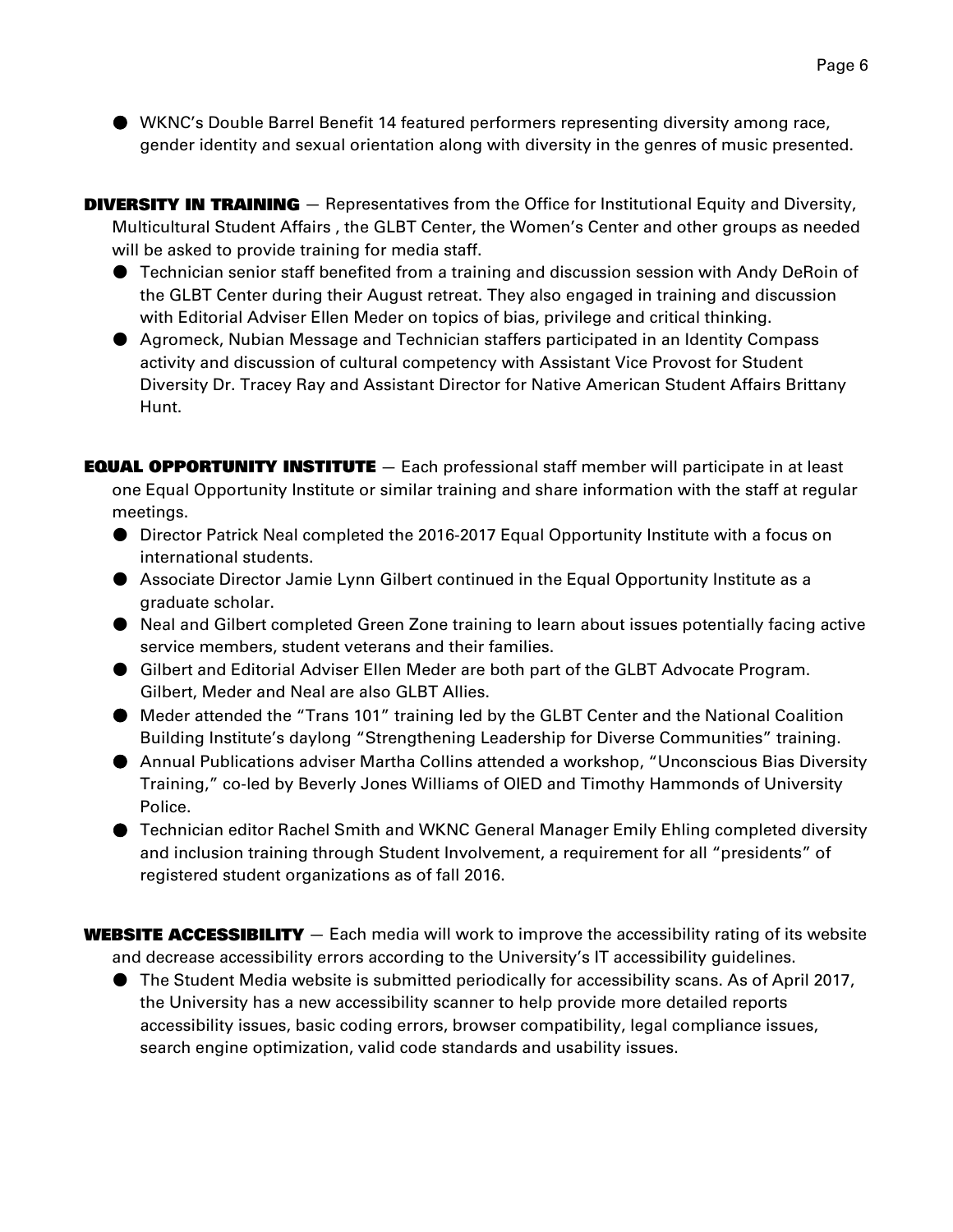### STUDENT MEDIA BUDGET VS. ACTUAL<br><sub>DATE: Af</sub>

<u>|</u><br>April 1, 2017

PERCENT THROUGH FISCAL YEAR: 75%

| <b>AGROMECK</b><br>056       |                         |               |               |                        | 058     |                             | <b>WINDHOVER</b>        |                |            | 066                   |         | <b>TECH SUPPORT</b>   |                         |               |               |            |         |
|------------------------------|-------------------------|---------------|---------------|------------------------|---------|-----------------------------|-------------------------|----------------|------------|-----------------------|---------|-----------------------|-------------------------|---------------|---------------|------------|---------|
|                              |                         | <b>Budget</b> |               | Actual                 | Percent |                             |                         | <b>Budget</b>  |            | Actual                | Percent |                       |                         | <b>Budget</b> |               | Actual     | Percent |
|                              |                         |               |               |                        |         |                             |                         |                |            |                       |         |                       |                         |               |               |            |         |
| Payroll                      | -S                      | 16,668.13 \$  |               | 10,419.03              | 63%     | Payroll                     | \$                      | 5,582.50 \$    |            | $\sim$                | 0%      | Payroll               | \$                      | 81,935.80 \$  |               | 61,981.57  | 76%     |
| Supplies                     | $\mathbf{\hat{s}}$      | 900.00        | $\mathsf{\$}$ | 97.00                  | 11%     | Supplies                    | \$                      | 635.00 \$      |            | 95.57                 | 15%     | Supplies              | \$                      | 1,876.00 \$   |               | $\sim$     | 0%      |
| Leadership develop.          | \$                      | 5,275.00      | \$            | 1,824.00               | 35%     | Leadership develop.         | \$                      | 1,110.00 \$    |            | 823.91                | 74%     | Leadership develop.   | \$                      | $\sim$        | $\mathsf{\$}$ |            |         |
| Admin service charges        | \$                      | 2,419.01 \$   |               | 2,314.19               | 96%     | Admin service charges       | - \$                    | $1,055.51$ \$  |            | 1,025.06              | 97%     | Admin service charges | \$                      | 4,378.79 \$   |               | 4,368.06   | 100%    |
| Current services             | \$                      | 27,084.00 \$  |               | 749.15                 | 3%      | Current services            | \$                      | 15,940.00 \$   |            | 6.85                  | 0%      | Current services      | \$                      | $1,377.24$ \$ |               | 1,213.13   | 88%     |
| Fixed charges                | \$                      | 2,064.00 \$   |               | 562.00                 | 27%     | Fixed charges               | \$                      | 762.00 \$      |            | 189.00                | 25%     | Fixed charges         | \$                      |               | \$            |            |         |
| <b>TOTAL</b>                 | $\mathbf{\hat{s}}$      | 54,410.14     | \$            | 15,965.37              | 29%     | <b>TOTAL</b>                |                         | 25,085.01 \$   |            | 2.140.39              | 9%      | <b>TOTAL</b>          | $\overline{\mathbf{s}}$ | 89,567.83     | $\sqrt{3}$    | 67,562.76  | 75%     |
|                              |                         |               |               |                        |         |                             |                         |                |            |                       |         |                       |                         |               |               |            |         |
| Non-fee income               | \$                      | 26.200.00 \$  |               | 26,369.84              | 101%    | Non-fee income              | \$                      | $2.200.00$ \$  |            | 2,200.00              | 100%    | Non-fee income        | \$                      |               | \$            |            |         |
| Fee income                   | \$                      | 28,210.14 \$  |               | 26,497.25              | 4.09%   | Fee income                  | \$                      | 22,885.01      | \$         | 21,495.46             | 3.32%   | Fee income            | \$                      | 89,567.83     | $\sqrt{2}$    | 84,129.38  | 12.99%  |
| <b>TOTAL</b>                 | $\overline{\mathbf{s}}$ | 54,410.14     | $\sqrt{2}$    | 52,867.09              | 97%     | <b>TOTAL</b>                |                         | 25,085.01      | $\sqrt{2}$ | 23,695.46             | 94%     | <b>TOTAL</b>          | $\overline{\mathsf{s}}$ | 89,567.83     | $\mathsf{\$}$ | 84,129.38  | 94%     |
| Profit/Loss                  | \$                      |               |               |                        |         | Profit/Loss                 | \$                      |                |            |                       |         | Profit/Loss           | \$                      |               |               |            |         |
| 061<br><b>NUBIAN MESSAGE</b> |                         |               |               |                        |         | 059<br><b>WKNC</b>          |                         |                |            |                       |         |                       | OVERALL                 |               |               |            |         |
|                              |                         | <b>Budget</b> |               | Actual                 | Percent |                             |                         | <b>Budget</b>  |            | Actual                | Percent |                       |                         | <b>Budget</b> |               | Actual     | Percent |
|                              |                         |               |               |                        |         |                             |                         |                |            |                       |         |                       |                         |               |               |            |         |
| Payroll                      | -S                      | 5.817.01 \$   |               | 3,571.30               | 61%     | Payroll                     | \$                      | 37,615.49 \$   |            | 27.026.86             | 72%     | Payroll               | $\mathbf{\hat{S}}$      | 636,647.66 \$ |               | 447.990.90 | 70%     |
| Supplies                     | $\mathbf{\hat{s}}$      | 50.00         | -\$           | 477.46                 | 955%    | Supplies                    | \$                      | $2,600.00$ \$  |            | 1,910.11              | 73%     | Supplies              | \$                      | 19,786.71 \$  |               | 10,809.79  | 55%     |
| Leadership develop.          | \$                      | 2,030.00      | $\mathsf{\$}$ | 1,899.36               | 94%     | Leadership develop.         | \$                      | 3,580.00 \$    |            | 2,723.59              | 76%     | Leadership develop.   | \$                      | 28,815.00 \$  |               | 19,198.16  | 67%     |
| Admin service charges        | \$                      | 722.17 \$     |               | 696.95                 | 97%     | Admin service charges       | \$                      | $3,375.71$ \$  |            | 2,717.65              | 81%     | Admin service charges | \$                      | 55,000.00     | $\sqrt{5}$    | 53,793.95  | 98%     |
| Current services             | \$                      | 7,696.00      | \$            | 6,573.54               | 85%     | Current services            | \$                      | $6,420.00$ \$  |            | 5,272.38              | 82%     | Current services      | \$                      | 140,486.23 \$ |               | 84,264.21  | 60%     |
| Fixed charges                | $\mathbf{s}$            | 930.00        | - \$          | 523.00                 | 56%     | Fixed charges               | \$                      | 4,854.00 \$    |            | 3,964.00              | 82%     | <b>Fixed charges</b>  | \$                      | 23,358.00     | $\sqrt{5}$    | 15,227.40  | 65%     |
| <b>TOTAL</b>                 | $\mathbf{\hat{s}}$      |               |               | 17,245.17 \$ 13,741.61 | 80%     | Contracted services         | \$                      | $1,000.00$ \$  |            | 500.00                | 50%     | Contracted services   | \$                      | $5,000.00$ \$ |               | 2,000.00   | 40%     |
|                              |                         |               |               |                        |         | <b>TOTAL</b>                |                         |                |            | 44,114.59             | 74%     |                       | $\mathsf{\$}$           |               |               |            |         |
|                              |                         |               |               |                        |         |                             |                         | 59,445.21 \$   |            |                       |         | Capital outlay        |                         | 27,006.40     | \$            | 18,059.09  | 67%     |
|                              |                         |               |               |                        |         |                             |                         |                |            |                       |         | <b>TOTAL EXPENSES</b> | $\mathsf{\$}$           | 936,100.00 \$ |               | 651,343.50 | 70%     |
| Non-fee income               | \$                      | $2,200.00$ \$ |               | 3,655.47               | 166%    | Non-fee income              | \$                      | 50,300.00 \$   |            | 30,691.99             | 61%     | Non-fee income        | \$                      | 246,600.00 \$ |               | 173,613.30 | 70%     |
| Fee income                   | \$                      | 15,045.17     | $\mathsf{\$}$ | 14,131.65              | 2.18%   | Fee income                  | s.                      | 9,145.21       | \$         | 8,589.92              | 1.33%   | Fee income            | \$                      | 689,500.00    | $\sqrt[6]{3}$ | 647,634.35 | 94%     |
| <b>TOTAL</b>                 | \$                      | 17,245.17 \$  |               | 17,787.12              | 103%    | <b>TOTAL</b>                | $\overline{\mathbf{s}}$ | $59,445.21$ \$ |            | 39,281.91             | 66%     | Interest income       |                         |               | \$            | 217.24     |         |
| Profit/Loss                  | \$                      | ÷.            |               |                        |         | Profit/Loss                 | \$                      |                |            |                       |         | Food Purchases        |                         |               | \$            | (403.26)   |         |
|                              |                         |               |               |                        |         |                             |                         |                |            |                       |         | TOTAL INCOME          | \$                      | 936,100.00    | $\sqrt{2}$    | 821,061.63 | 88%     |
| 057<br><b>TECHNICIAN</b>     |                         |               |               |                        |         | 060<br><b>GENERAL ADMIN</b> |                         |                |            |                       |         |                       |                         |               |               |            |         |
|                              |                         | Budget        |               | Actual                 | Percent |                             |                         | <b>Budget</b>  |            | Actual                | Percent | Net Profit/Loss       | \$                      | 0.00          |               |            |         |
| Payroll                      | -S                      | 92,424.12 \$  |               | 59,889.28              | 65%     | Payroll                     | \$                      | 396,604.61 \$  |            | 285,102.86            | 72%     |                       |                         |               |               |            |         |
| Supplies                     | $\mathbf{\hat{s}}$      | 1,150.00      | \$            | 1,180.37               | 103%    | Supplies                    | $\mathbf{\hat{S}}$      | 12,575.71 \$   |            | 7,049.28              | 56%     |                       |                         |               |               |            |         |
| Leadership develop.          | \$                      | 4,370.00      | - \$          | 3.685.36               | 84%     | Leadership develop.         | \$                      | 12,450.00 \$   |            | 8.241.94              | 66%     |                       |                         |               |               |            |         |
| Admin service charges        | \$                      | 12,592.69 \$  |               | 11,880.55              | 94%     | Admin service charges       | \$                      | 30,456.11 \$   |            | 30,791.49             | 101%    |                       |                         |               |               |            |         |
| Current services             | \$                      | 61,350.23     | $\mathsf{\$}$ | 43,993.05              | 72%     | <b>Current services</b>     | \$                      | 20,618.76 \$   |            | 26,456.11             | 128%    |                       |                         |               |               |            |         |
| Fixed charges                | $\mathbb{S}$            | 11,377.00 \$  |               | 9,149.48               | 80%     | Fixed charges               | \$                      | 3,371.00 \$    |            | 839.92                | 25%     |                       |                         |               |               |            |         |
| <b>TOTAL</b>                 |                         |               |               |                        | 71%     |                             | \$                      |                |            |                       | 38%     |                       |                         |               |               |            |         |
|                              |                         | 183,264.04    |               | \$129,778.09           |         | Contracted services         |                         | 4,000.00 \$    |            | 1,500.00<br>18.059.09 |         |                       |                         |               |               |            |         |
|                              |                         |               |               |                        |         | Capital outlay              | \$                      | 27.006.40 \$   |            |                       | 67%     |                       |                         |               |               |            |         |
|                              |                         |               |               |                        |         | <b>TOTAL</b>                |                         | 507,082.59 \$  |            | 378,040.69            | 75%     |                       |                         |               |               |            |         |
| Non-fee income               |                         | \$160,000.00  |               | 99,574.55              | 62%     | Non-fee income              | \$                      | 5,700.00 \$    |            | 11,121.45             | 195%    |                       |                         |               |               |            |         |
| Fee income                   | -S                      | 23,264.04 \$  |               | 21,851.48              | 3.37%   | Fee income                  | \$                      | 501,382.59     | - \$       | 470,939.21            | 72.72%  |                       |                         |               |               |            |         |
| <b>TOTAL</b>                 | \$                      | 183,264.04    | $\mathsf{\$}$ | 121,426.03             | 66%     | <b>TOTAL</b>                |                         | 507,082.59     | \$         | 482,060.66            | 95%     |                       |                         |               |               |            |         |
| Profit/Loss                  | \$                      | $\sim$        |               |                        |         | Profit/Loss                 | \$                      | 0.00           |            |                       |         |                       |                         |               |               |            |         |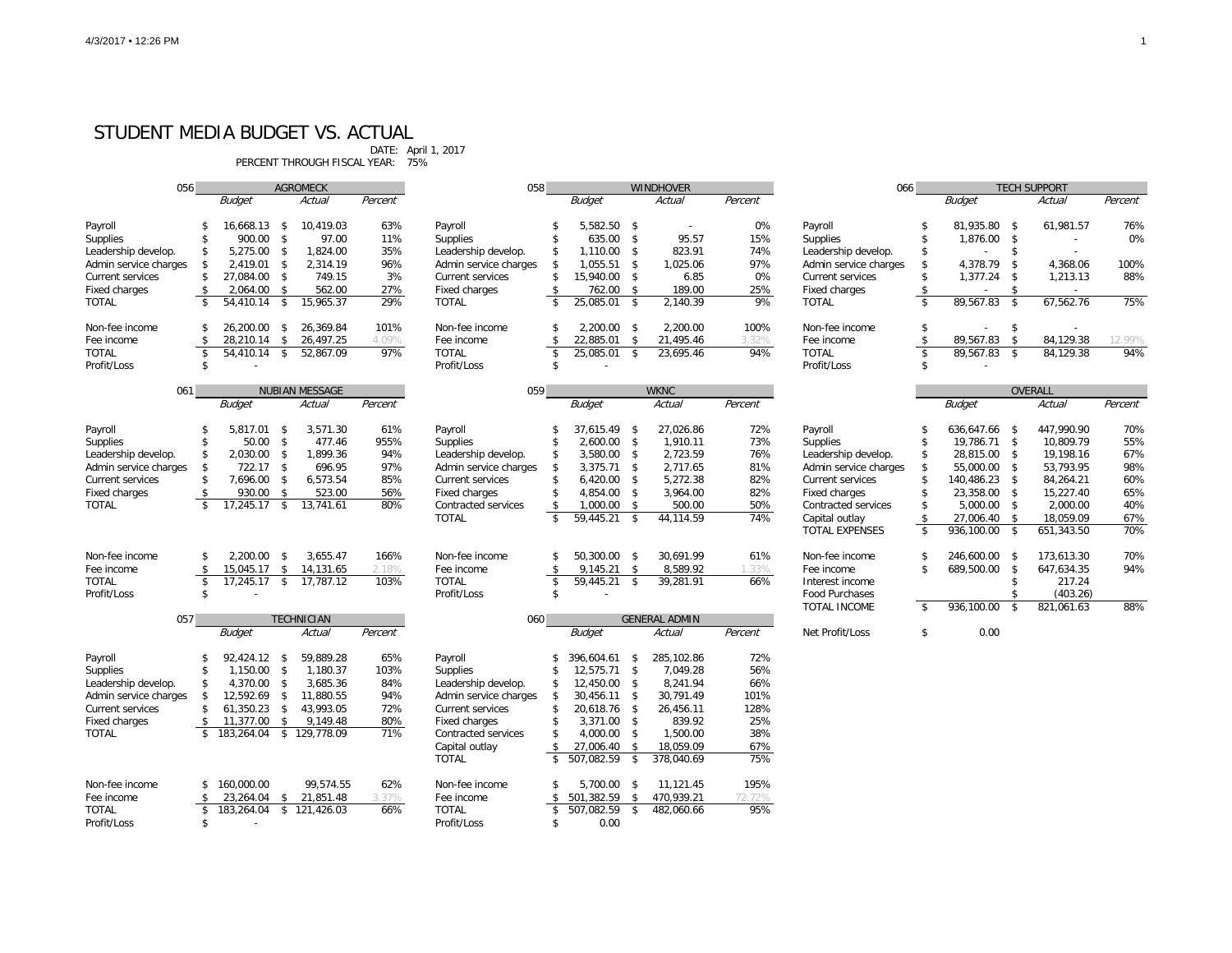## **reports – April, 2017 Student Media organization**

## *Agromeck*  **Submitted by Amanda Pearlswig, Editor**

*No report as of Thursday, April 6, 2017.* 

## **Business Office**

### **Revenue**

 We have billed \$83,325 for the *Technician*, \$9,583.50 for WKNC and \$4,646.35 for the *Nubian* to date. I have seen an increase in people wanting online and social media advertising as opposed to traditional print.

 Monday, April 10. The magazine produced \$2,510.50 in ad sales. Distribution will begin in mid-April. The The results for the Near NC State Top 40 magazine were tabulated and businesses were notified of their nomination. Design is working on the layout, and the magazine will be sent to the printer sales team is beginning to focus their sales efforts toward the Orientation magazine for next fall.

### **Personnel**

 competing with WKNC for a friendly kickball game; plans for this are still in the works. Deja Richards, the We are planning our end-of-year staff-bonding event before final exams. Additionally, we will be upcoming Business Manager, will begin designing a plan for recruiting new sales staff for summer and fall. A few interested students have reached out already.

### **Training**

 and Katlyn Benton - attended the 2017 CMBAM conference in Fort Worth, Texas March 29 through April weekly staff meeting on April 12. During April, I will be training Deja Richards for her transition to Krystal as well as our three student representatives – Deja Richards, Catherine Wetherington 2. The student representatives will be sharing some of their new ideas and overall experience at our bi-Business Manager. Together, we will brainstorm and create new plans for success during the 2017-2018 school year.

### **Technology**

n/a

## *Nubian Message*  **Submitted by Stephanie Tate, EIC**

*No report as of Thursday, April 6, 2017.*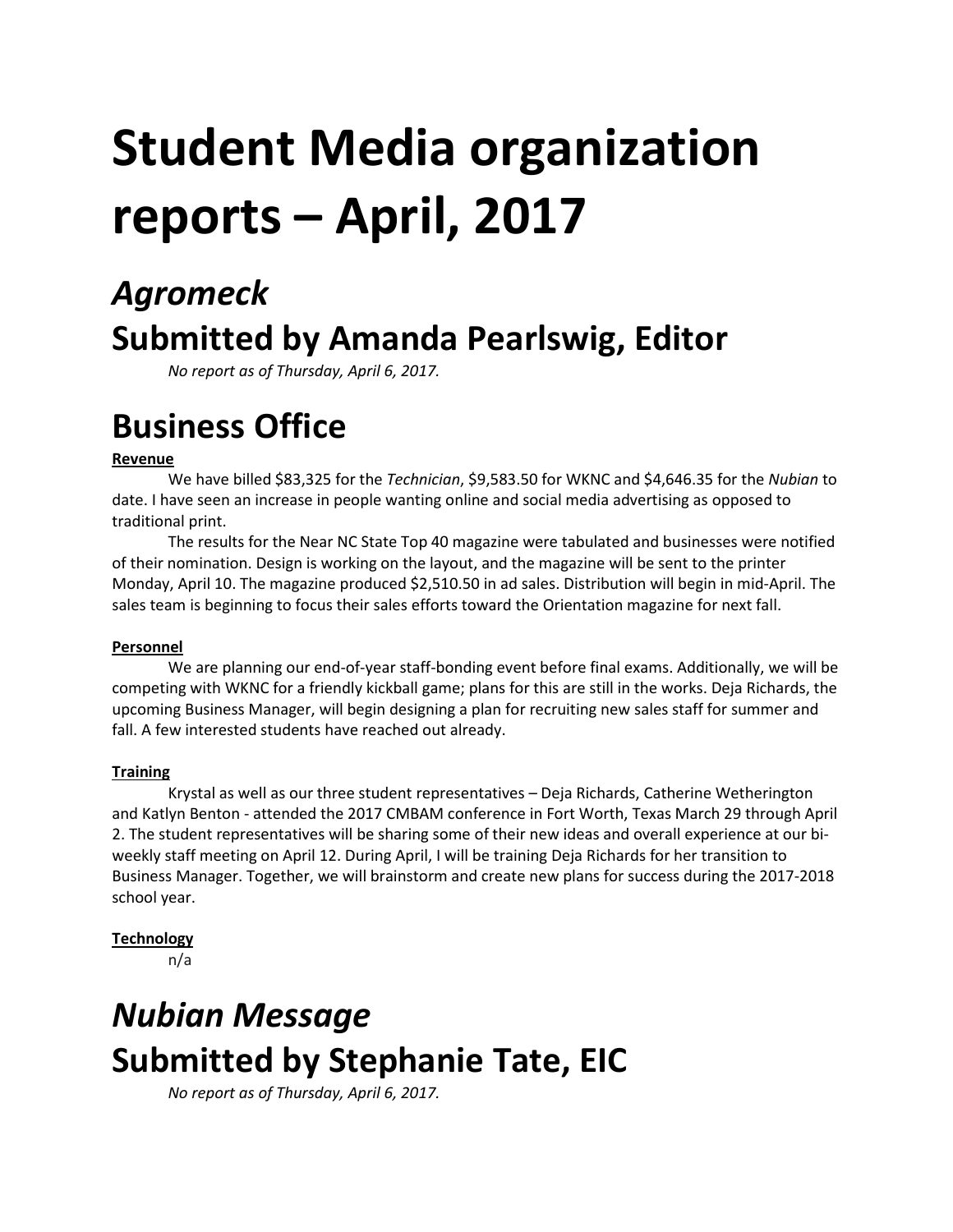## *Technician*  **Submitted by Rachel Smith, EIC**

*No report as of Thursday, April 6, 2017.* 

## *Windhover*  **Submitted by Nikita Chintalapudi, Editor**

### **Revenue**

We will be selling t-shirts at the Release Party

### **Expenditures**

We will be paying the staff members at the end of this payroll.

 Renting ArtSpace for our release party will be \$600 plus an additional \$100 in staff fees. We are and dean's around campus trying to get catering sponsored for the release party, but if that doesn't work we will be hiring a professional caterer (likely Neomonde or Irregardless.) We are printing invitations to send to professors

### **Personnel**

C Philips was hired as next year's EiC.

### **Training**

n/a

### **Technology**

n/a

### **Coverage**

 *Message* and WKNC. We have set up an advertising table at Fish Market for the release party, distributed flyers at Artspace on First Friday, made a Facebook page and will be posting Instagram/twitter/Facebook ads for the release party. Once we finish graphics we will send them to be featured in *Technician, Nubian* 

### **Deadlines**

 We sent in the book mid-March and will be getting the copies back on April 12. Our release party is scheduled for April 21, and it will be at ArtSpace in downtown Raleigh

### **Ethics**

n/a